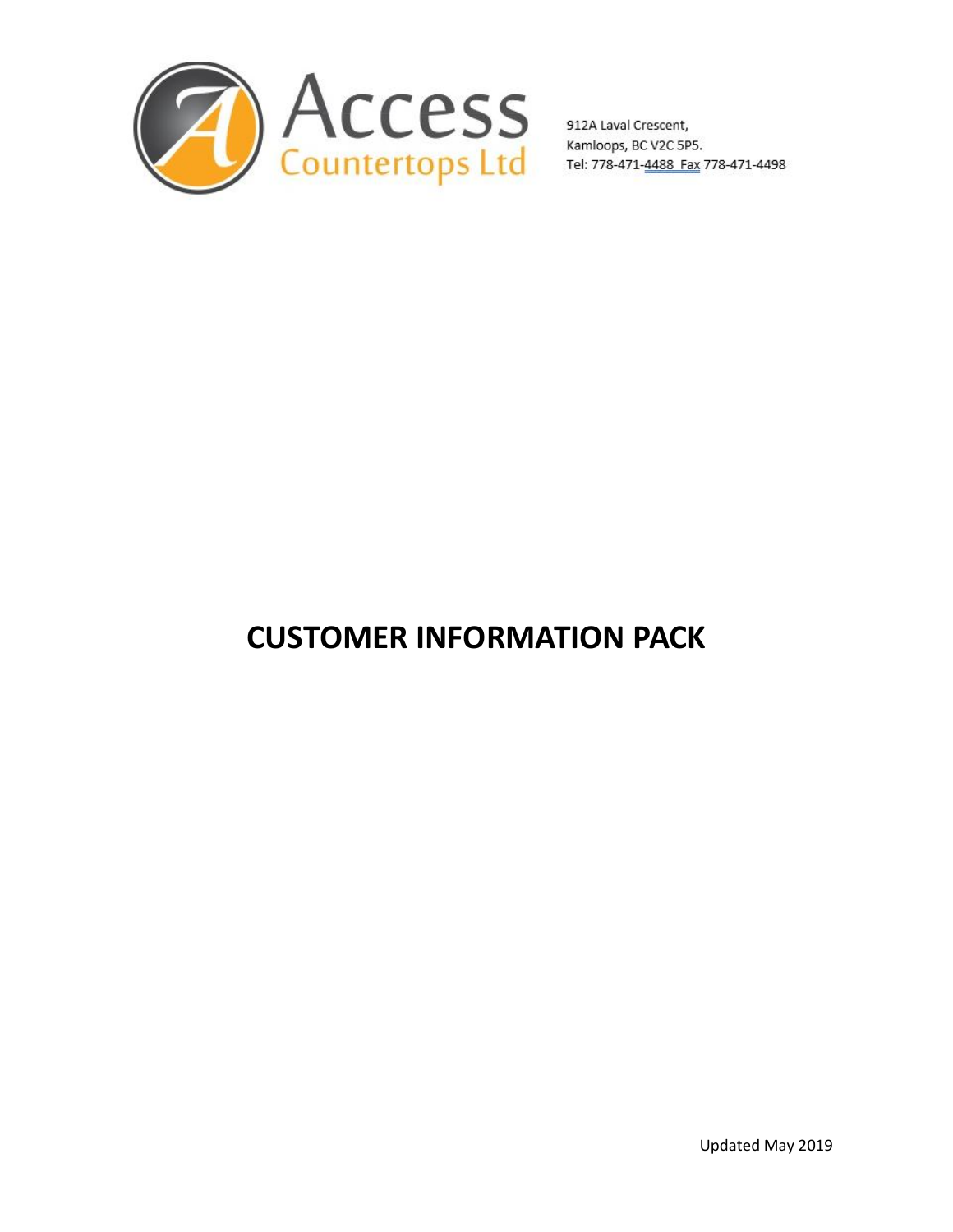

### **OUR ESTIMATE INCLUDES THE THE FOLLOWING:**

- $\checkmark$  Your colour choice of granite, quartz or marble
- $\checkmark$  Price for templating, installation or pick up
- $\checkmark$  All holes drilled at time of installation (additional charge for extra holes cut after installation)
- $\checkmark$  Hanging of the sink
- $\checkmark$  Sealing of the granite with regular sealer (Quartz does not need to be sealed)

### **TERMS:**

A 50% deposit is required upon placing your order, 40% is due before installation, and the balance is due on the day of installation.

### **ADDITIONAL OPTIONS**

Removal of existing countertops is priced based on the size of the kitchen and the type of counter. We do not dispose the removed counter. You should arrange for all plumbing/electrical/gas etc, to be disconnected prior to us removing the tops.

**For Granite Only** - Bulletproof sealer \$425 plus tax - 15 yr. Guarantee against staining - must be ordered by template date. If you purchase any natural stone with a honed or textured surface, we highly recommend the Bullet Proof sealer.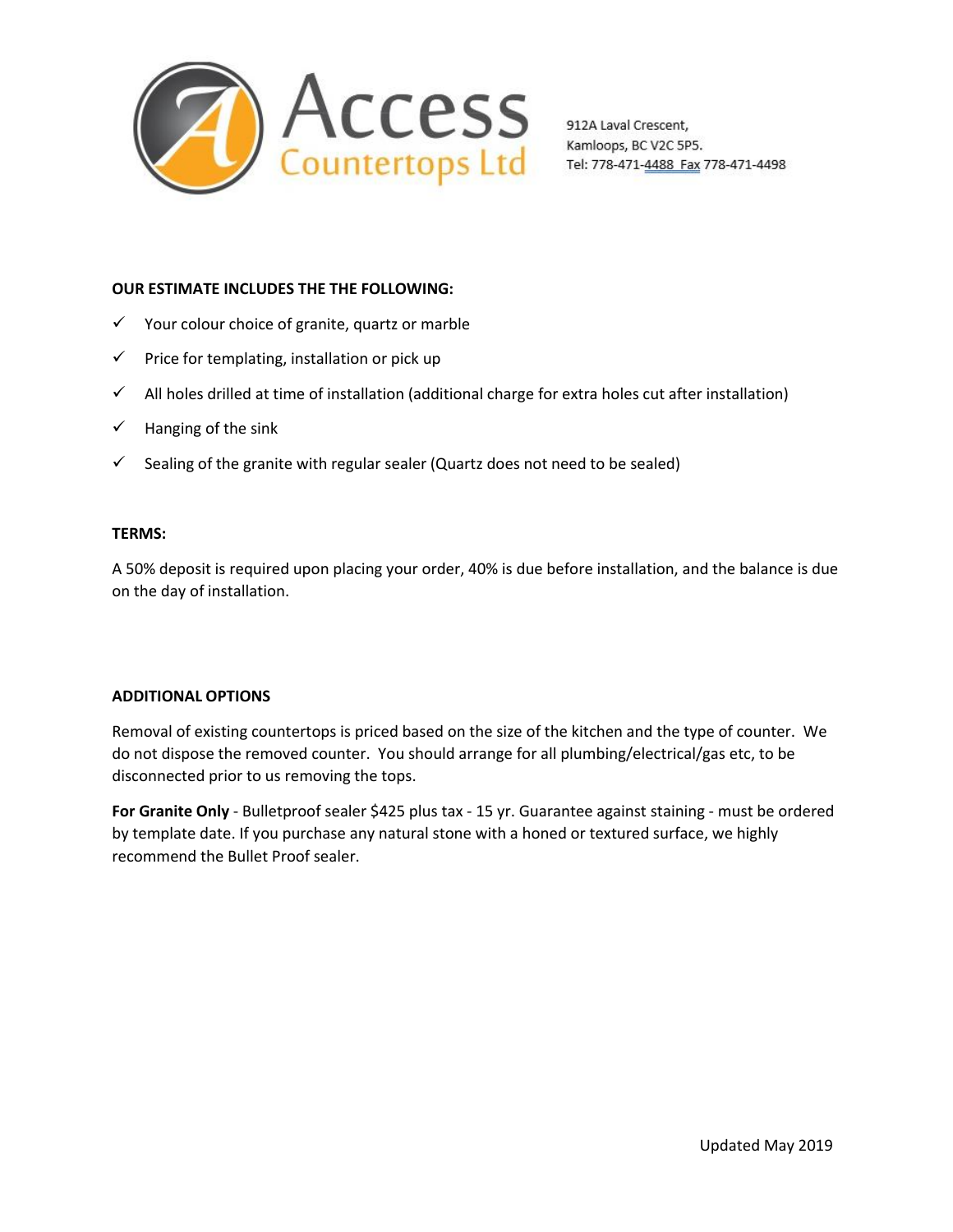

# **ORDER AND OTHER INFORMATION**

- 1. Your estimate is based on layouts/plans supplied by yourself/contractor/cabinet maker. The final costs will be determined by an on-site template and completion of final drawings by Access Countertops Ltd.
- 2. After template there will be a two week wait time (+/-) before the countertop is installed and during which time your countertop is being fabricated. Access Countertops Ltd will strive for a minimal wait time but cannot be held responsible should wait times be exceeded.
- 3. No changes to your order can be guaranteed after the time of measurement i.e. edge, colour. All changes after the initial order but prior to measurement must be in writing from the customer. If the colour selection changes, restocking fees may occur.
- 4. It is the customer's responsibility to provide Access Countertops Ltd prior to templating with all required documentation, failure to provide required information may result in your templating being delayed. Spec sheets, makes and models, special instructions for hole placements etc. for all the following;
	- make and model of sink
	- make and model of faucet
	- fixture hole locations
	- type of stove (free standing, slide in, cooktop)
	- make and model of stove
- 5. Access Countertops Ltd **CAN NOT** do any plumbing, cabinet, electrical or gas work, it is the customer's responsibility to arrange any or all that is required prior to your installation. If we cannot install your stone due to the cabinets being out of level, extra costs will occur.
- 6. It is required that you remove any appliances (dishwasher can stay) Access Countertops Ltd will not accept liability for damage to (but not limited to) appliances, cabinets, flooring, tiling, walls etc. if we are required remove appliances from the kitchen area.
- 7. Removal of old tops can be done but will incur additional costs based on size of kitchen and the product used. See above for information with regards to water, gas, electric.
- 8. A 50% deposit is required upon placing your order, 40% before installation of the stone, and 10% on completion.
- 9. You can choose your own stone at our wholesalers. We work with several in Vancouver. You can visit any or all and place a 'TAG` in your name on the stone of your choice. You are not committed to any of the stones UNTIL you accept a price and we send a purchase order to bring the stone to our yard. If you do not wish to purchase, your tag will either expire or we will cancel it on your behalf.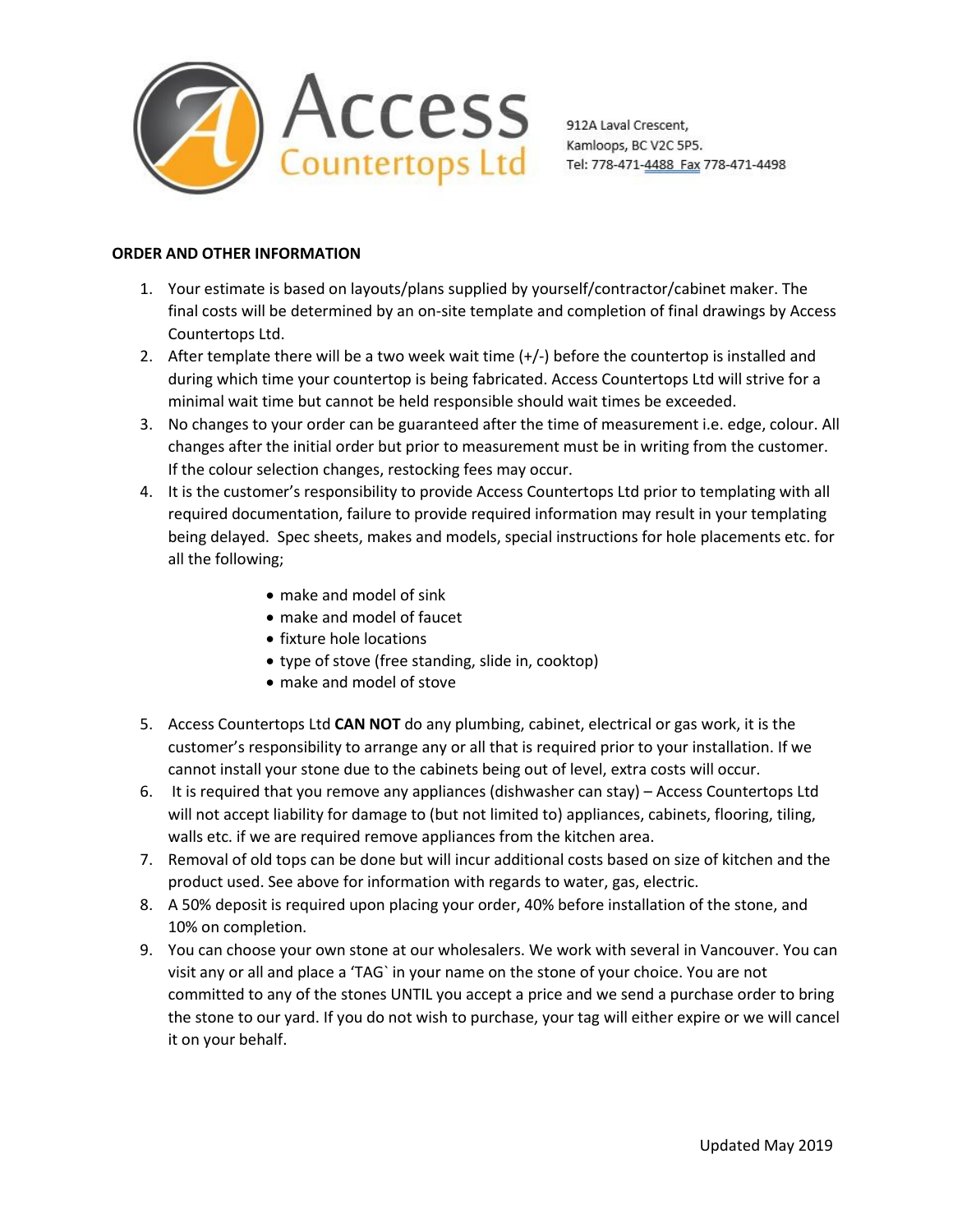

# **CUSTOMER RESPONSIBILITIES**

# **ACCESS COUNTERTOPS LTD IS YOUR STONE EXPERT AND WILL COVER ANY ISSUES RELATED DIRECTLY TO THE STONE WITH REGARDS TO INSTALLATION. IT IS THEREFORE VERY IMPORTANT THAT YOU PAY CLOSE ATTENTION TO THEFOLLOWING POINTS.**

- 1. You are required to remove your existing laminate/stone counters, prior to templating; this ensures that your granite fits correctly.
- 2. Your existing laminate counters may be installed with a filler piece on the top of the cabinet to accommodate the wrap over lip of the manufactured countertop, please ensure that your drawers and cupboard doors are correctly aligned to open and close once the filler has been removed as your granite will sit directly onto the top of the cabinets
- 3. If we are installing a granite backsplash under existing wall tile, further visits to template and install after the initial installation of your countertop may be required and will result in additional costs.
- 4. Ensure that the cabinets are level either new or existing cabinets prior to measurement. In some
- instances, we do need to use shims to level the stone especially around the seam area.<br>5. If you are leaving your existing countertop in place, you must ensure your cabinets are totally cleared of any items for templating and installation. There will be additional costs to template with the counters in place as this takes considerably longer to complete.
- 6. For new cabinets, digital measurement cannot be done until base cabinets are in their permanent location.
- 7. It is your responsibility to ensure that your appliances will fit either under the stone (i.e. dishwasher) or above or in line with the top of the stone (i.e. stove).
- 8. Sinks and faucets must be on location at time of measurement or delivered to our shop prior to measurement. If you are not going to be present, please ensure you have advised us of the location of any holes needing to be drilled.
- 9. Apron sinks must be installed before time of measurement.
- 10. It is important that you do not plumb your sink for a minimum 24 hours. Plumbing should not be completed until your sink adhesive has had time to cure as this could move the sink from its original position or compromise the seal of the silicone. Additional charges may be incurred to re-position your sink.
- 11. In adverse weather conditions, appointments may be delayed or canceled, and all driveways/walkways MUST be cleared and salted to ensure the safety of our installers.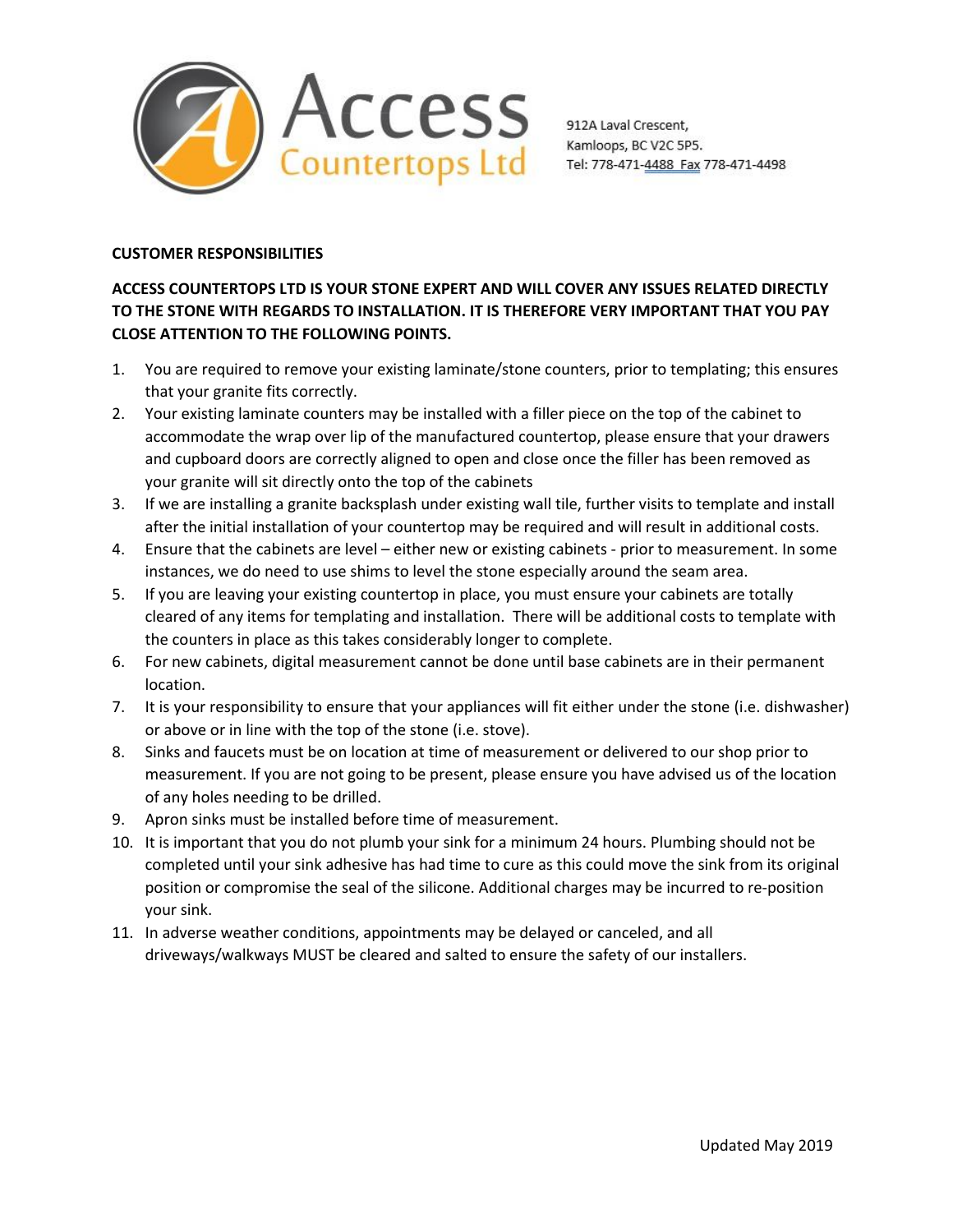

Kamloops, BC V2C 5P5. Tel: 778-471-4488 Fax 778-471-4498

### **WORKMANSHIP WARRANTY**

Access Countertops Ltd will fabricate and install our material in accordance with the industry standards. We will repair or replace any part that fails due to improper fabrication or defective seams. Warranty is one year on labour only for seams and sink hanging.

Access Countertops Ltd will not be held responsible for any defects or malfunctions due to:

- Accidents or alterations by the customer
- Misuse or damage caused by physical abuse, such as standing on the tops
- Scratches caused by dragging objects across the surface
- Chips caused by banging or hitting the stone with a heavy object
- Natural properties of stone such as fissures or mineral deposits
- Natural stone and quartz are subject to thermal shock. Thermal shock is the sudden change of surface temperature. It is recommended that you protect your countertop surface from direct heat sources by using place mats, coasters and/or trivets.
- Scorching caused by placing hot pots/pans placed on countertops
- Seam failure due to settling or structural issues unrelated to the countertop installation
- Staining, surface etching (citric acids, vinegar, cleaning products etc.)
- Sinks dropping due to being plumbed before 24hrs has passed and/or misuse

Our warranty applies to:

- countertops that have not been moved from their original place of installation
- are used exclusively by the original homeowner
- are maintained in accordance with the maintenance instructions provided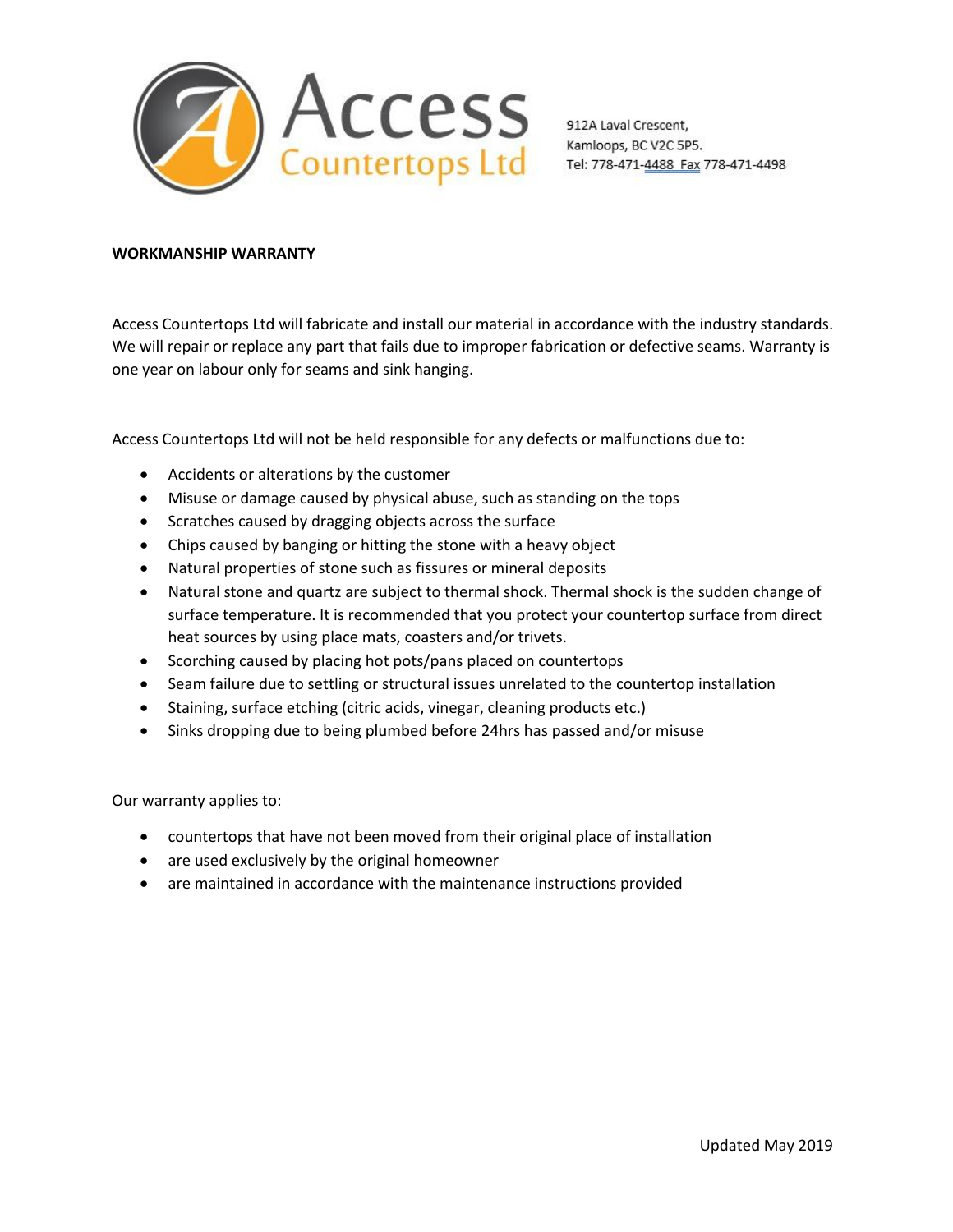

Kamloops, BC V2C 5P5. Tel: 778-471-4488 Fax 778-471-4498

# **CUSTOMER AGREEMENT**

I have read the information package provided to me by Access Countertops Ltd.

I am aware and understand there are a number of natural characteristics of stone, which include but are not limited to, color variations, water lines, fissures or surface pits and blemishes, and other occurrences which are mentioned throughout the package, that cannot be controlled or avoided by Access Countertops Ltd.

I am aware that although Quartz is a man-made product, it can have variances within the slabs and between slabs.

I understand that all seams are visible to the sight and touch.

I am aware of my responsibilities before, during and after the installation of the stone.

I authorise Access Countertops Ltd permission to proceed.

| $\sim$         |      |
|----------------|------|
| <b>JIKII</b> ' | alt. |
|                |      |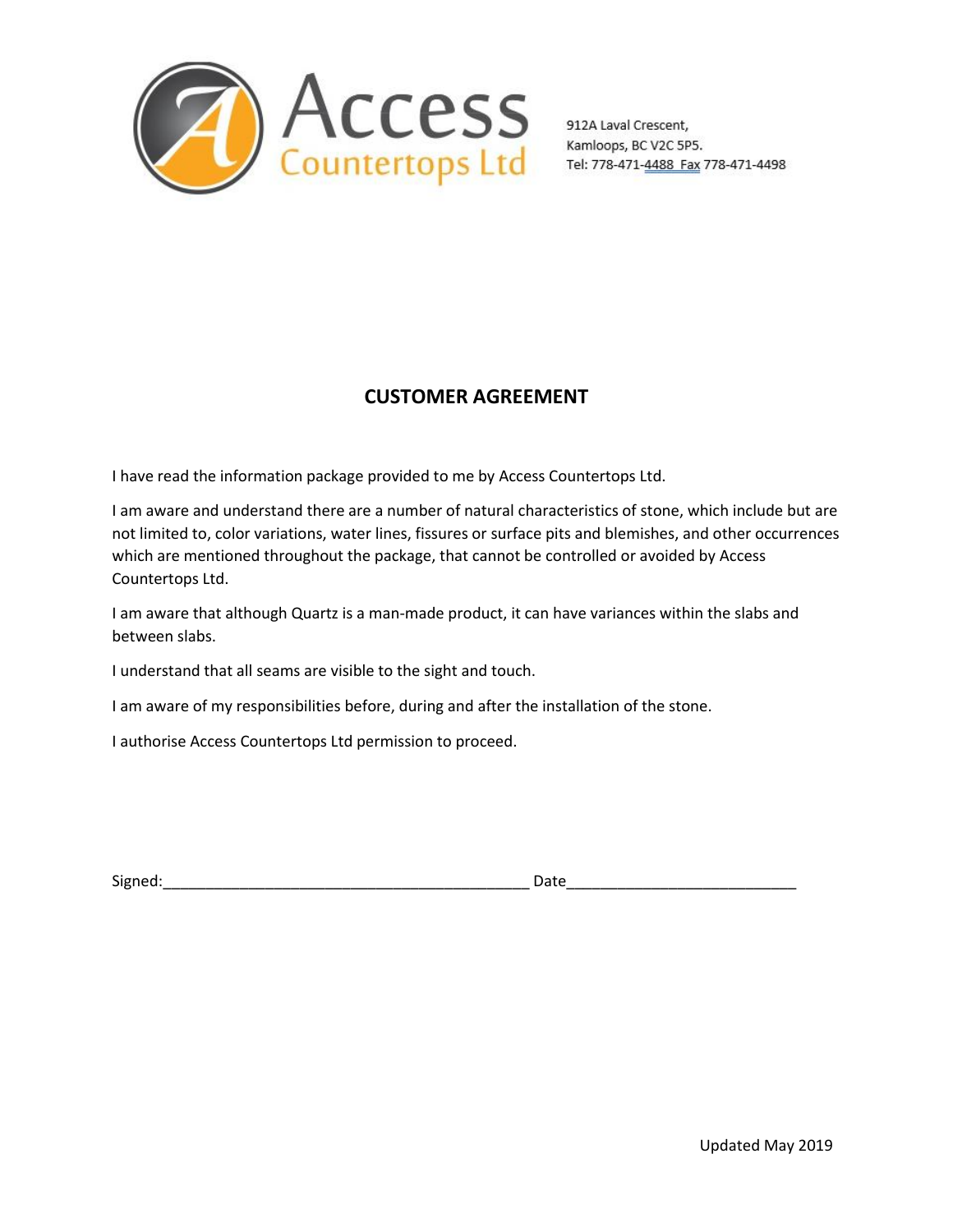

# **NATURAL STONE INFORMATION**

- 1. Natural stone will have variations from slab to slab and within the slab. It is normal and acceptable that variance in colour, veining, and shading may occur from one end of the slab to the other.
- 2. Granite and marble are natural products which are porous and may stain. Wipe up spills of red wine, oil, grease and acidic products immediately.
- 3. Natural stone may have small pit holes, areas of dull polish, stone deposits, and may show porosity.
- 4. Fissures (a form of crack that has no stone content and is usually filled with clear resin) may be present. If you are sensitive to perceiving fissures as cracks then consistent material or engineered stone may be more suitable for you.
- 5. Veining patterns can occur and are impossible to match exactly.
- 6. Natural stone is not a product that promises inconspicuous seams. Seams may be additionally visible due to variations in slab, veining, and poorly levelled cabinets. Seams in the countertop are visible to the touch and sight. Positioning of seams is at the discretion of Access Countertops Ltd.
- 7. Natural stone is tough but not indestructible. The stone may show scratches caused by cutting or dragging heavy objects across the counter. Chips can occur on the edges and inside the sink area.
- 8. The slab surface is pre-polished and untouched by our tradesmen. The surface cannot be repaired in most instances.
- 9. All countertops are sealed upon installation and should be left untouched for 24 hours so the sealer can penetrate the stone fully. We recommend that countertops are sealed every two to five years.
- 10. Warranty on seams and sink hanging is one year.
- 11. No warranty on material.

ACCESS COUNTERTOPS LTD WILL NOT KNOWINGLY FABRICATE A DEFECTIVE SLAB OF NATURAL STONE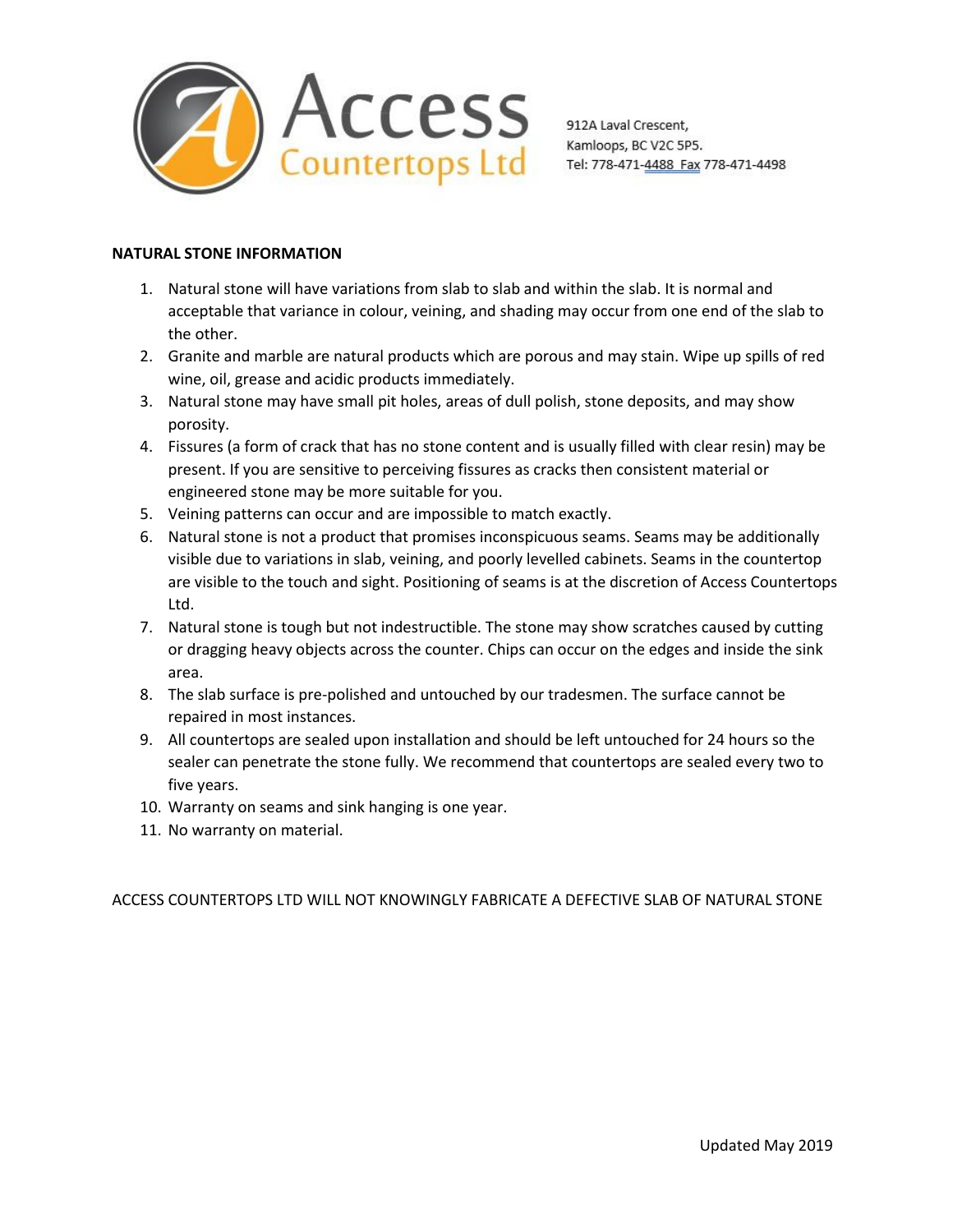

# **MAINTENANCE INSTRUCTIONS FOR NATURAL STONE COUNTER TOPS**

### **EVERYDAY MAINTENANCE**

Daily maintenance of your natural stone countertop can be done simply by using a mild PH neutral dish soap and water, then buffing with a dry towel.

It is important not to use any harsh commercial cleaners such as Vim, Mr. Clean, SOS Pads, Comet, Windex, Fantastic, etc. on natural stone countertops.

We recommend the use of StoneTech products for regular maintenance of your countertop. We carry StoneTech Daily Revitalizer for everyday cleaning and StoneTech Heavy Duty Sealer should your top need re-sealing.

These products are specifically made for natural stone and are available in our showroom.

### **LONG-TERM MAINTENANCE**

Upon installation, your natural stone countertop will be sealed with a layer of silicone impregnator. As the stone is a natural, porous substance, this is not a permanent seal and liquids such as red wine and oils should be wiped up as soon as possible before they can penetrate the stone.

Please keep in mind that once the stone is stained it is almost impossible to remove.To maintain the original appearance and provide maximum protection, we recommend re-sealing your natural stone every two to five years, based on the volume of use of your countertops.

If you have Bullet Proof, you do not need to reseal your countertops for 15 years.